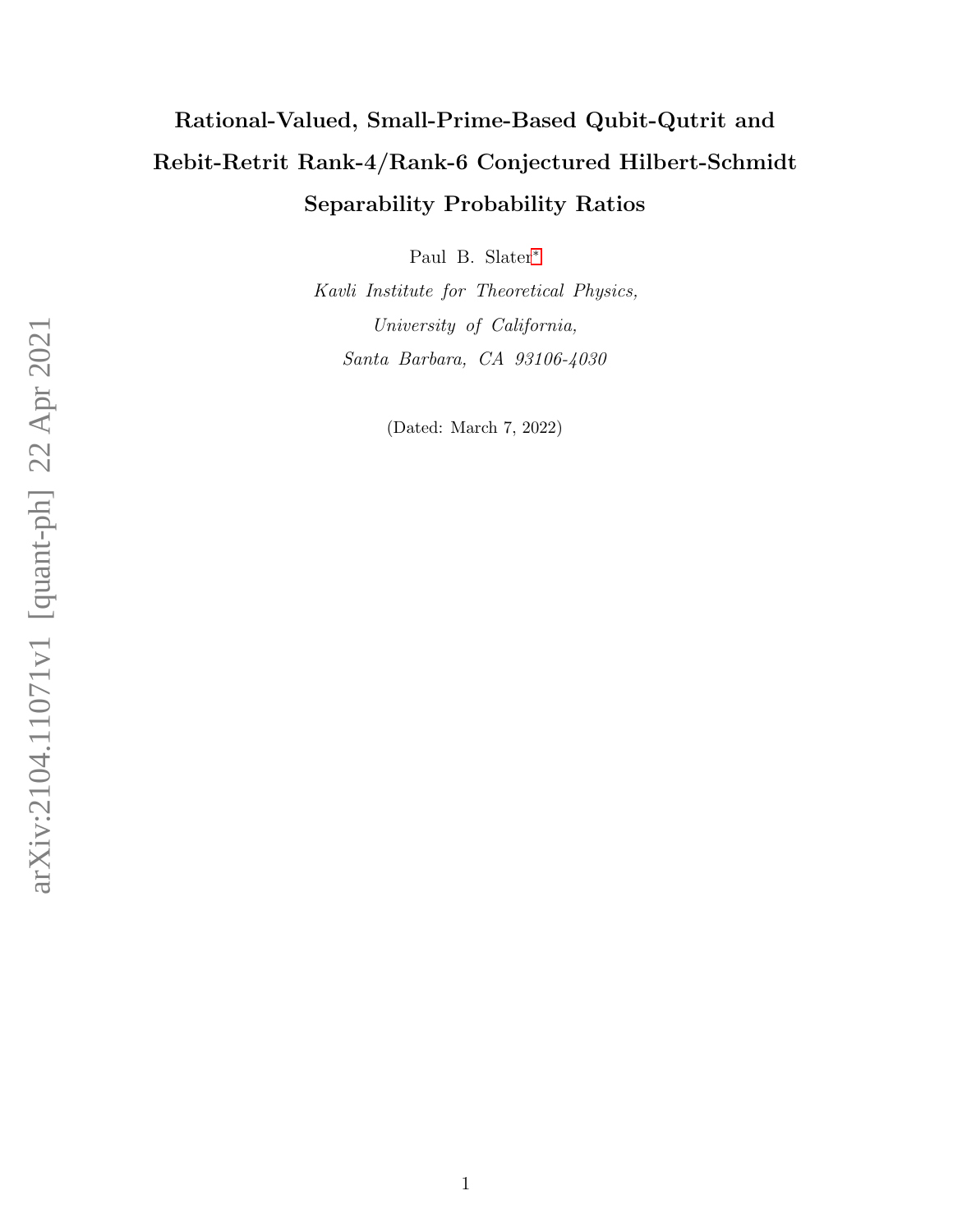# Abstract

We implement a procedure–based on the Wishart-Laguerre distribution–recently outlined by both K. Zyczkowski and the group of A. Khvedelidze, I. Rogojin and V. Abgaryan, for the generation of random (complex or real)  $N \times N$  density matrices of rank  $k \leq N$  with respect to Hilbert-Schmidt (HS) measure. In the complex case, one commences with a Ginibre matrix (of normal variates) A of dimensions  $k \times k + 2(N - k)$ , while for a real scenario, one employs a Ginibre matrix B of dimensions  $k \times k + 1 + 2(N - k)$ . Then, the  $k \times k$  product  $AA^{\dagger}$  or  $BB^{T}$  is diagonalized–padded with zeros to size  $N \times N$ -and rotated by a random unitary or orthogonal matrix to obtain a random density matrix with respect to HS measure. Implementing the indicated procedure for rank-4 rebit-retrit states, for 800 million Ginibre-matrix realizations, 6,192,047 were found separable, for a sample probability of .00774006-suggestive of an exact value of  $\frac{387}{5000} = \frac{3^2 \cdot 43}{2^3 \cdot 5^4}$  $\frac{3^2 \cdot 43}{2^3 \cdot 5^4} = .0774$ . A prior conjecture for the HS separability probability of rebit-retrit systems of full rank is  $\frac{860}{6561} = \frac{2^2 \cdot 5 \cdot 43}{3^8}$  $\frac{3.5 \cdot 43}{3^8} \approx 0.1310775$  (while the two-rebit counterpart has been proven to be  $\frac{29}{64} = \frac{29}{2^6}$  $\frac{29}{26}$ , and the two-qubit one, very strongly indicated to be  $\frac{8}{33} = \frac{2^3}{3 \cdot 11}$ . Subject to these two conjectures, the ratio of the rank-4 to rank-6 probabilities would be  $\frac{59049}{1000000} = \frac{3^{10}}{2^6 \cdot 5}$  $\frac{3^{10}}{2^{6.5}} \approx 0.059049$ , with the common factor 43 cancelling. As to the intermediate rank-5 probability, application of a 2006 theorem of Szarek, Bengtsson and Zycskowski informs us that it must be one-half the rank-6 probability–itself conjectured to be  $\frac{27}{1000} = \frac{3^3}{2^3 \cdot 5^3}$  $\frac{3^5}{2^3 \cdot 5^3}$ , while for rank 3 or less, the associated probabilities must be 0 by a 2009 result of Ruskai and Werner. We are led to re-examine a 2005 qubit-qutrit analysis of ours, in these regards, and now find evidence for a  $\frac{70}{2673} = \frac{2 \cdot 5 \cdot 7}{3^5 \cdot 11}$  $\frac{2 \cdot 5 \cdot 7}{3^5 \cdot 11} \approx 0.0261878$  rank-4 to rank-6 probability ratio.

PACS numbers: Valid PACS 03.67.Mn, 02.50.Cw, 02.40.Ft, 02.10.Yn, 03.65.-w

<span id="page-1-0"></span><sup>∗</sup>Electronic address: [slater@kitp.ucsb.edu](mailto:slater@kitp.ucsb.edu)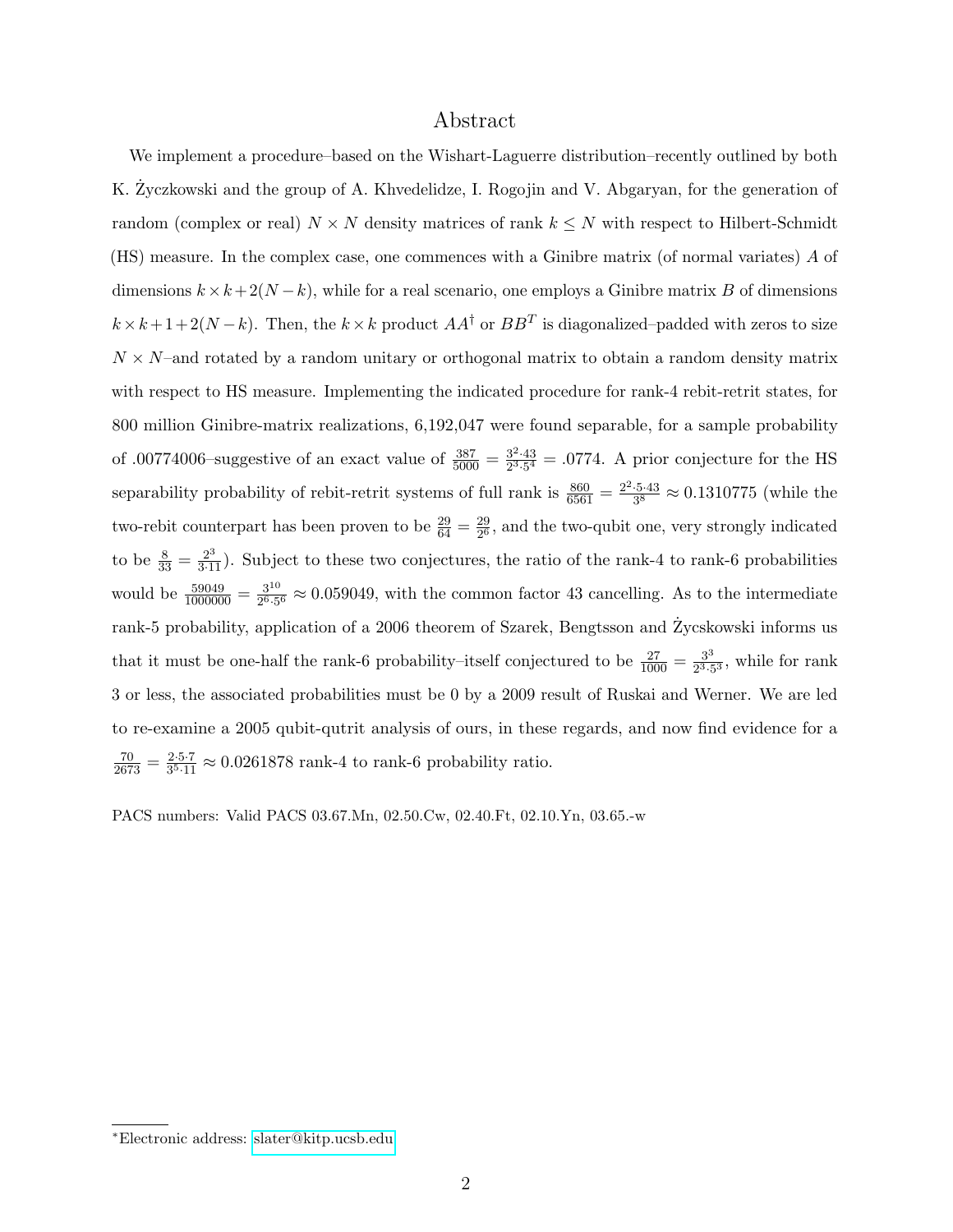### I. INTRODUCTION

Pursuit of the problem "of quantum separability or inseparability from a measurement theoretical point of view" posed in 1998 by Zyczkowski, Horodecki, Sanpera and Lewenstein [\[1\]](#page-5-0) has generated a considerable literature [\[2–](#page-5-1)[15\]](#page-6-0).

Of particular interest is the finding–motivated by the results reported in [\[5\]](#page-6-1)–that the Hilbert-Schmidt PPT (positive-partial-transpose) probability of the generic class of  $N\times N$ density matrices of rank  $N-1$  is one-half the probability of the density matrices of full rank (N) [\[7\]](#page-6-2). (For  $N = 4, 6$ , PPT-probability is equivalent to separability probability.) However, the interesting line of geometric reasoning (Archimedes' formula,. . . ) applied in [\[7\]](#page-6-2) does not seem extendable to density matrices of rank  $k = N - n$ , for  $n > 1$ , so further investigative approaches seem necessary in such regards.

In [\[13\]](#page-6-3), questions of this (reduced rank) nature were posed. However, the Hilbert-Schmidt separability probability of 0.1652 reported for the rank-three two-qubit states seemed inconsistent with the indicated analysis of Szarek, Bengtsson and Zyzckowski [[7\]](#page-6-2), since the evidence (both numerical and analytical)–though yet short of a formalized proof–is highly compelling that the Hilbert-Schmidt separability probability of full-rank (4) two-qubit states is  $\frac{8}{33} \approx 0.242424$  [\[10,](#page-6-4) [11,](#page-6-5) [14\]](#page-6-6).

We now implement a procedure–based on the Wishart-Laguerre distribution [\[16,](#page-6-7) [17\]](#page-6-8)– recently outlined in email communications by both K. Zyczkowski and the group of A. Khvedelidze, I. Rogojin and V. Abgaryan for the generation of random (complex or real)  $N \times N$ density matrices of rank k with respect to Hilbert-Schmidt measure. In the complex case, one commences with a Ginibre matrix (of normal variates) A of dimensions  $k \times k + 2(N - k)$ , while for a real scenario, one employs a Ginibre matrix B of dimensions  $k \times k + 1 + 2(N - k)$ . Then, the  $k \times k$  product  $AA^{\dagger}$  or  $BB^{T}$  is diagonalized, padded with zeros to size  $N \times N$ , and then rotated by a random unitary or orthogonal matrix to obtain, as desired, a random density matrix with respect to Hilbert-Schmidt measure.

In [\[15\]](#page-6-0), conjectures of Hilbert-Schmidt separability probabilities of  $\frac{860}{6561} = \frac{2^2 \cdot 5 \cdot 43}{3^8}$  $\frac{.5\cdot 43}{3^8}$   $\approx$ 0.1310775 and  $\frac{27}{1000} = \frac{3^3}{2^3}$  $\frac{3^3}{2^3 \cdot 5^3} \approx 0.027$  were advanced–based on 1,850,000,000 and 2,415,000,000 iterations–for generic rebit-retrit and qubit-qutrit systems, respectively. (In [\[13,](#page-6-3) Tab. 1] a qubit-qutrit probability estimate of 0.0270 was reported.) Additionally, in the 2005 study [\[5\]](#page-6-1), the rank-4 qubit-qutrit Hilbert-Schmidt separability probability was reported to be close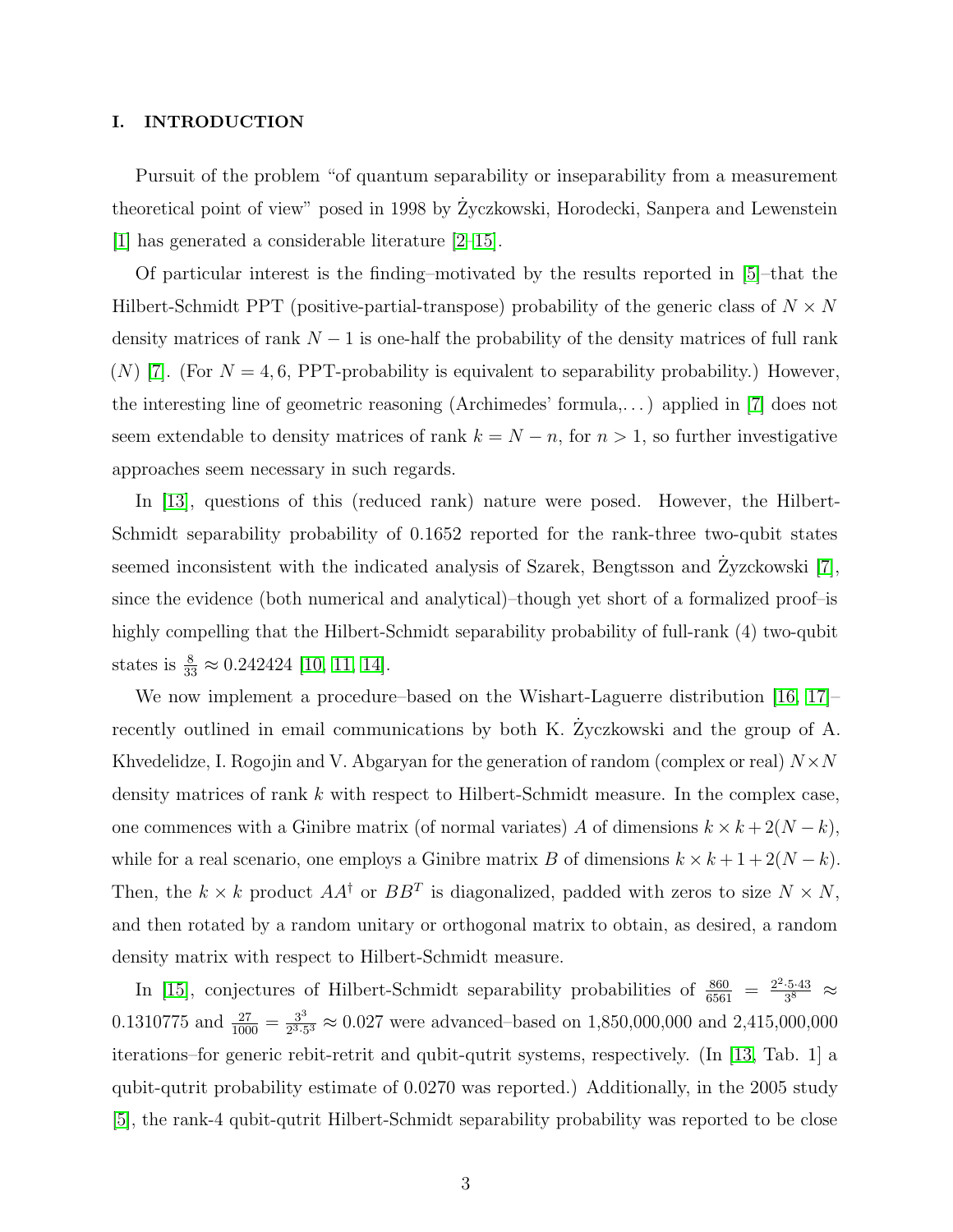

<span id="page-3-0"></span>FIG. 1: Estimates of rank-4 rebit-retrit Hilbert-Schmidt PPT/separability probability and conjectured value of  $\frac{387}{50000} = \frac{3^2 \cdot 43}{2^4 \cdot 5^5}$  $\frac{3^2 \cdot 43}{2^4 \cdot 5^5} = 0.00774.$ 

 $\left(\frac{1}{33.9982}\right)$  to  $\frac{1}{34}$  as large as the full-rank probability, presently conjectured to be  $\frac{27}{1000}$ . (The rank-4 two-rebit HS separability probability has been proven by Lovas and Andai to equal  $\frac{29}{64} = \frac{29}{2^6}$  $\frac{29}{2^6}$  [\[12\]](#page-6-9).)

#### II. ANALYSES

#### A. Rebit-retrit analysis

Implementing the indicated procedure for rank-4 rebit-retrit states, for 800 million Ginibrematrix realizations, 6,192,047 were found separable for a sample probability of .00774006– suggestive of an exact value of  $\frac{387}{50000} = \frac{3^2 \cdot 43}{2^4 \cdot 5^5}$  $\frac{3^{2} \cdot 43}{2^{4} \cdot 5^{5}}$  = .00774 (Fig. [1\)](#page-3-0). Subject to such a conjecture and the indicated  $\frac{860}{6561} = \frac{2^2 \cdot 5 \cdot 43}{3^8}$  $\frac{5.43}{3^8}$  full-rank one, the ratio of the rank-4 to rank-6 probabilities would be  $\frac{59049}{1000000} = \frac{3^{10}}{2^6 \cdot 5}$  $\frac{3^{10}}{2^{6.5}} = (\frac{243}{1000})^2 \approx 0.059049$ , with the common factor 43 interestingly cancelling. For ranks of three and less, the 2009 theorem of Ruskai and Werner [\[18\]](#page-6-10) informs us that the associated separability probabilities are zero.

#### B. Qubit-qutrit analysis

However, this new-to us, intriguing-rebit-retrit conjecture of  $\frac{59049}{1000000} = \frac{3^{10}}{2^6 \cdot 5}$  $\frac{3^{10}}{2^6 \cdot 5^6}$ , seemed somewhat different (perhaps more "elegant") in nature than–at this point in time–its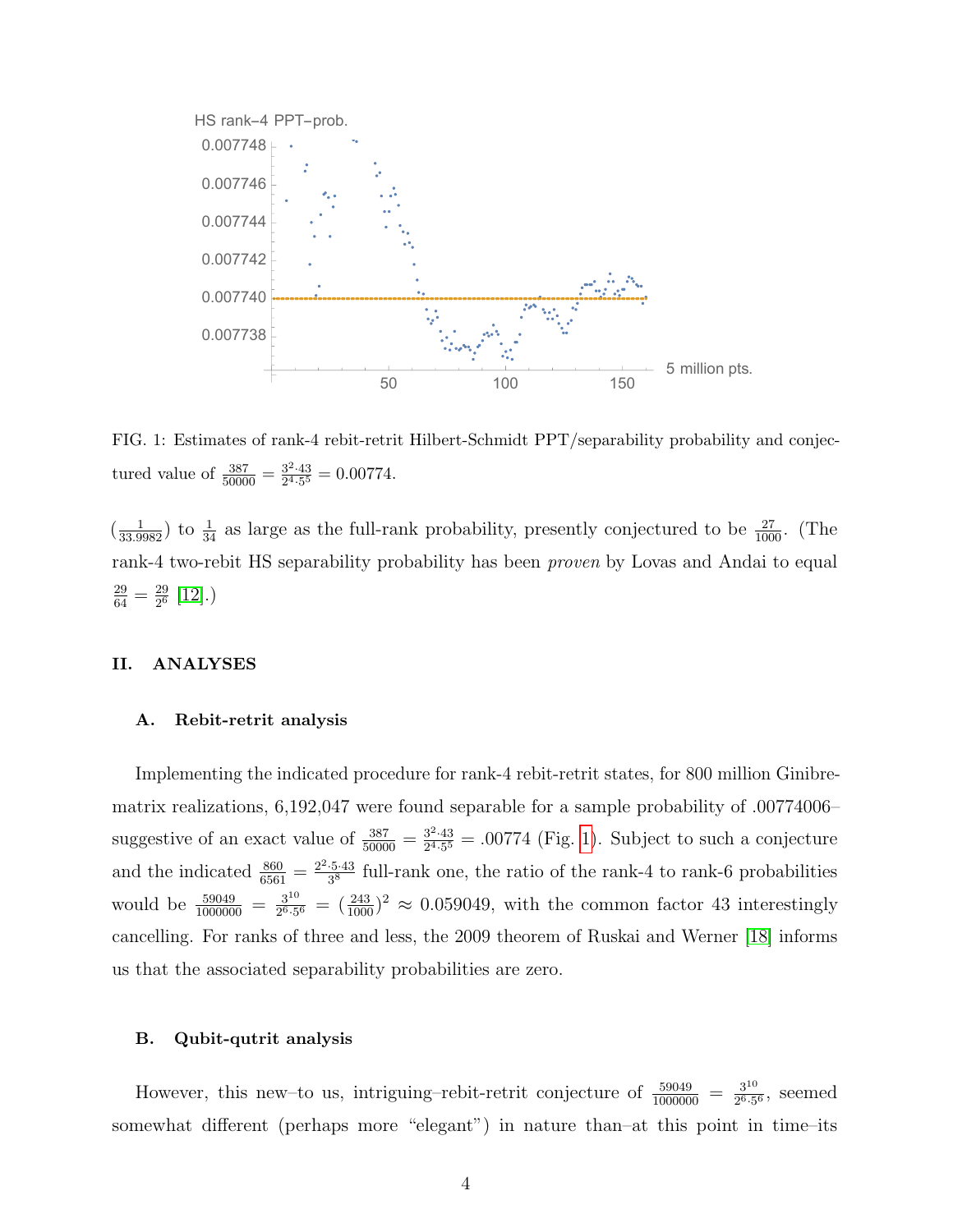

<span id="page-4-0"></span>FIG. 2: Estimates of rank-4 qubit-qutrit Hilbert-Schmidt PPT/separability probability and conjectured value of  $\frac{7}{9900} = \frac{7}{2^2 \cdot 3^2}$  $\frac{7}{2^2 \cdot 3^2 \cdot 5^2 \cdot 11} = 0.000707071.$ 

apparent qubit-qutrit counterpart, which would involve dividing  $\frac{27}{1000}$  by  $\frac{1}{34}$ , yielding  $\frac{27}{34000}$  = 3 3  $\frac{3^3}{2^{4}\cdot5^{3}\cdot17} \approx 0.000794118$ . Since the "34" stemmed from an estimate of 33.9982 reported in our "long ago" 2005 study [\[5\]](#page-6-1)–relying upon quasi-Monte Carlo (Tezuka-Faure) numerical integration–we decided to re-examine it employing the new, detailed-above Wishart-Laguerrebased methodology of K. Zyczkowski and the group of A. Khvedelidze, I. Rogojin and V. Abgaryan.

Then, employing for hundred million  $4\times 8$  complex-entry Ginibre matrices, we obtained an estimate of 0.000707020, of similar magnitude, but still markedly different from the indicated 0.000794118 (Fig. [2\)](#page-4-0). (In the 2005 study, contrastingly, an Euler-angle parameterization of unitary matrices was employed. But it is not now quite clear there, in what manner the parameterization was adopted to the rank-4 analysis.) This result is suggestive of an exact value of  $\frac{7}{9900} = \frac{7}{2^2 \cdot 3^2 \cdot 5^2}$  $\frac{7}{2^{2} \cdot 3^{2} \cdot 5^{2} \cdot 11}$  = 0.000707071. Subject to this conjecture and the indicated  $\frac{27}{1000}$ full-rank one, the ratio of the rank-4 to rank-6 probabilities would be  $\frac{70}{2673} = \frac{2 \cdot 5 \cdot 7}{3^5 \cdot 11}$  $\frac{2 \cdot 5 \cdot 7}{3^5 \cdot 11} \approx 0.0261878.$ 

#### C. Qubit-ququart analysis

In [\[15\]](#page-6-0), a Hilbert-Schmidt PPT-probability conjecture of  $\frac{16}{12375} = \frac{2^4}{3^2 \cdot 5^2}$  $\frac{2^4}{3^2 \cdot 5^2 \cdot 11} \approx 0.0012929$  was advanced for  $2 \times 4$  qubit-ququart systems. In a further analysis of ours, for rank-6 such systems, based on 149 million Ginibre-matrix realizations, we obtained a PPT-probability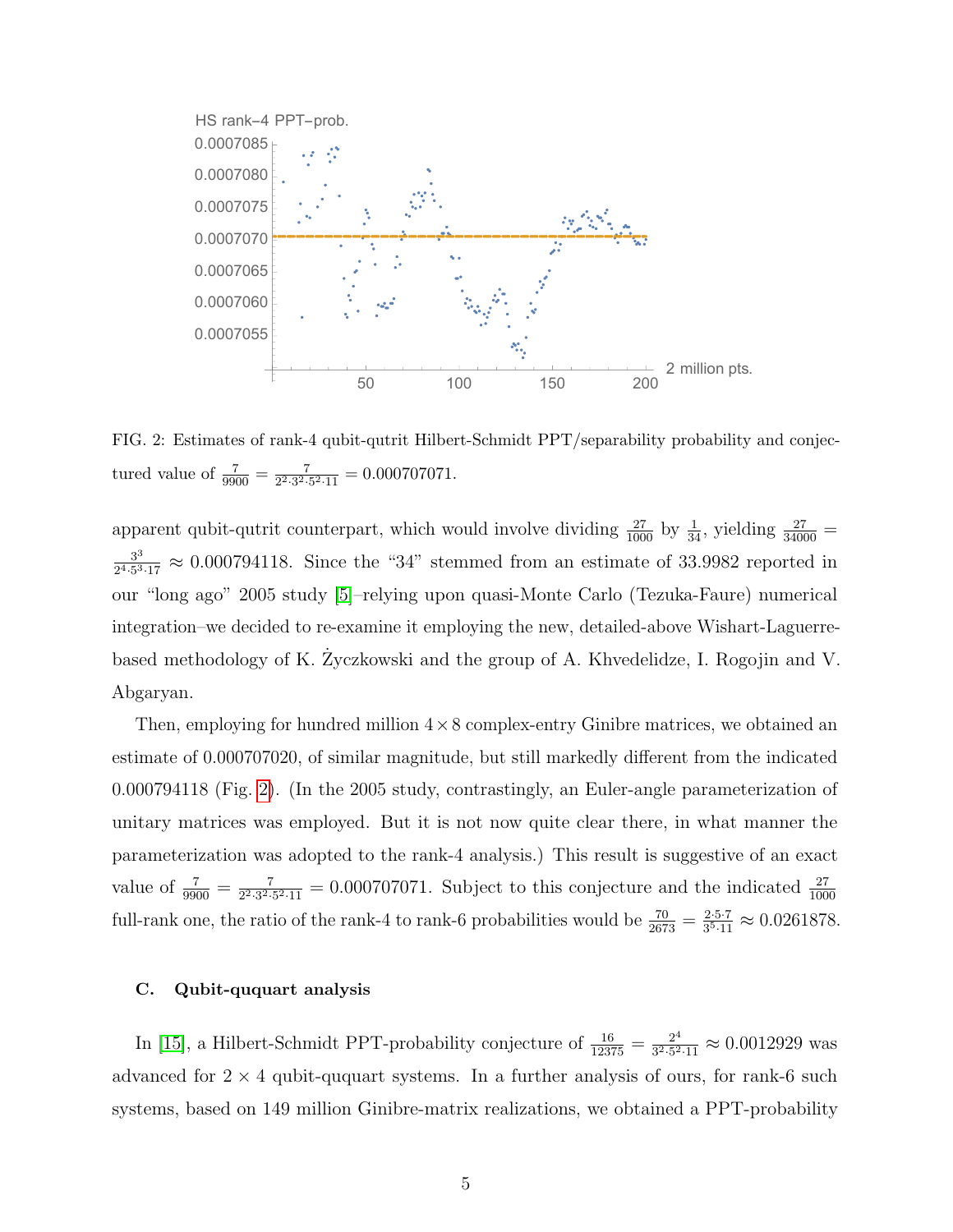estimate of 0.0000546242. Though we plan to extend this analysis, a tentative conjecture for this last value is  $\frac{169}{3093750} = \frac{13^2}{2 \cdot 3^2 \cdot 5^6}$  $\frac{13^2}{2 \cdot 3^2 \cdot 5^6 \cdot 11} \approx 0.0000546263$  with the rank-6/rank-8 ratio, then, being  $\frac{169}{4000} = \frac{13^2}{2^5 \cdot 5}$  $\frac{13^2}{2^5 \cdot 5^3} \approx 0.04225.$ 

## III. CONCLUDING REMARKS

In the course of the research reported above, we have, in particular, sought rationalvalued Hilbert-Schmidt PPT/separability rebit-retrit and qubit-qutrit probability formulas. Certainly, we have no demonstration that this must, in fact, be the case. But in light of the proven nature of the two-rebit probability  $\left(\frac{29}{64}\right)$  [\[12\]](#page-6-9), and the strong evidence for the two-qubit  $(\frac{8}{33})$ , two-quater[nionic]bit  $(\frac{26}{323})$ ,...,counterparts [\[14\]](#page-6-6), this seems a direction worth pursuing–especially in light of the elegant nature of the formulas so far found (not to mention also the "half-theorem" of Szarek, Bengtsson and Życzkowski [[7\]](#page-6-2)). Also, in terms of the Hilbert-Schmidt measure, the two-qubit separability probability is equally divided between those states for which  $|\rho| > |\rho^{PT}|$  and those for which  $|\rho^{PT}| > |\rho|$  [\[19\]](#page-6-11).

Needless to say, it would seem, the intrinsic high-dimensionality (twenty and thirty-five) of the problems under consideration above, and related ones, presents formidable challenges to exact, symbolic analyses, as contrasted with the numerical approach adopted here.

#### Acknowledgments

This research was supported by the National Science Foundation under Grant No. NSF PHY-1748958. I thank K. Zyczkowski and the research group of A. Khvedelidze, I. Rogojin and V. Abgaryan for their several communications.

- <span id="page-5-0"></span>[1] K. Zyczkowski, P. Horodecki, A. Sanpera, and M. Lewenstein, Physical Review A 58, 883 (1998).
- <span id="page-5-1"></span>[2] P. B. Slater, Journal of Physics A: Mathematical and General 32, 5261 (1999).
- [3] P. B. Slater, J. Phys. A 32, 8231 (1999).
- [4] P. B. Slater, The European Physical Journal B-Condensed Matter and Complex Systems 17, 471 (2000).